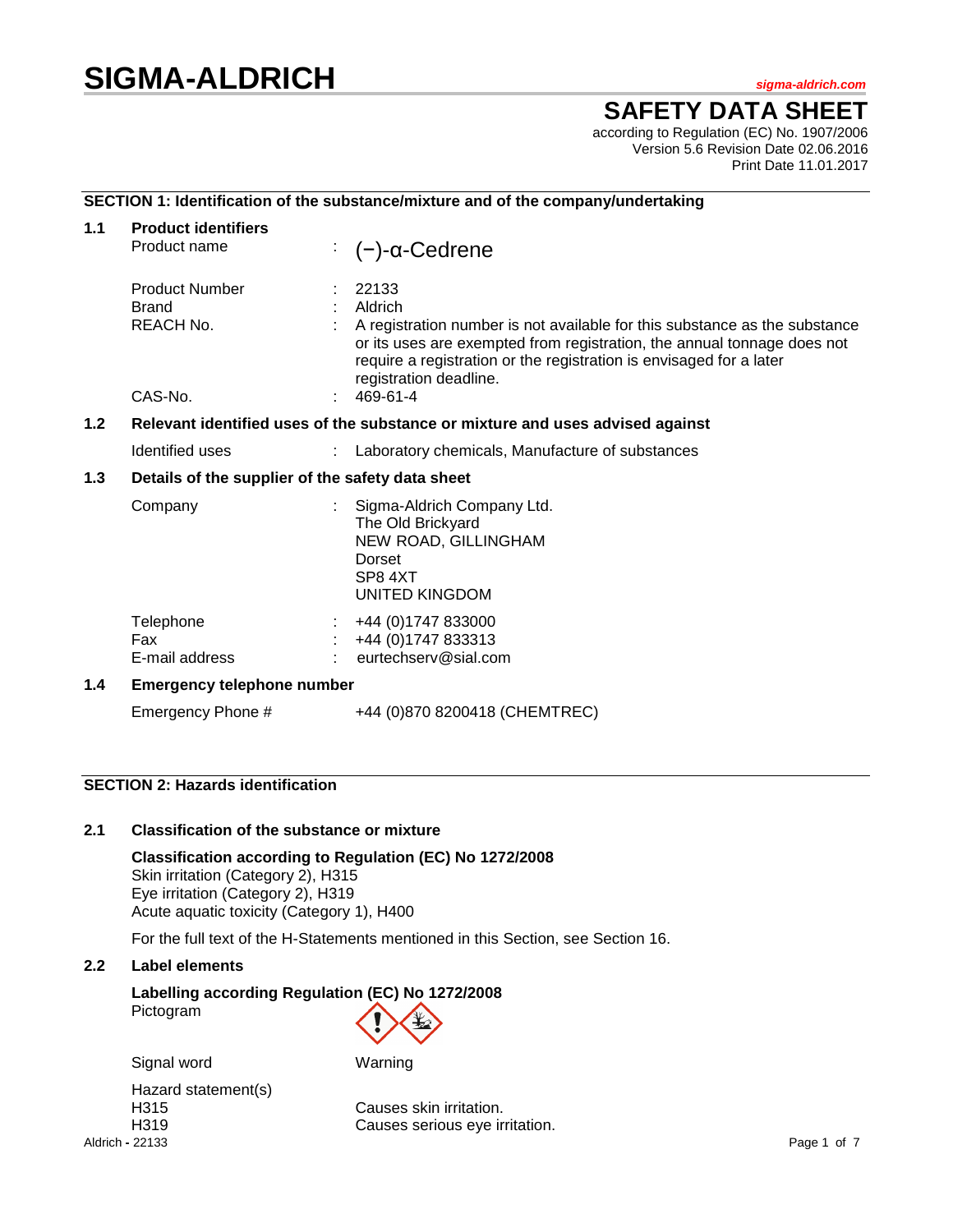| H400                                                               | Very toxic to aquatic life.                                                                                                         |
|--------------------------------------------------------------------|-------------------------------------------------------------------------------------------------------------------------------------|
| Precautionary statement(s)<br>P <sub>273</sub><br>P <sub>280</sub> | Avoid release to the environment.<br>Wear eye protection/face protection.                                                           |
| $P305 + P351 + P338$                                               | IF IN EYES: Rinse cautiously with water for several minutes. Remove<br>contact lenses, if present and easy to do. Continue rinsing. |
| $P337 + P313$<br>P391                                              | If eye irritation persists: Get medical advice/attention.<br>Collect spillage.                                                      |
| Supplemental Hazard<br><b>Statements</b>                           | none                                                                                                                                |

#### **2.3 Other hazards**

This substance/mixture contains no components considered to be either persistent, bioaccumulative and toxic (PBT), or very persistent and very bioaccumulative (vPvB) at levels of 0.1% or higher.

# **SECTION 3: Composition/information on ingredients**

#### **3.1 Substances**

| Synonyms         | : $(1S, 2R, 5S)$ -2,6,6,8-Tetramethyltricyclo[5.3.1.0 <sup>1.5</sup> ]undec-8-ene |
|------------------|-----------------------------------------------------------------------------------|
| Formula          | : $C_{15}H_{24}$                                                                  |
| Molecular weight | $: 204.35$ g/mol                                                                  |
| CAS-No.          | 469-61-4                                                                          |
| EC-No.           | 207-418-4                                                                         |

#### **Hazardous ingredients according to Regulation (EC) No 1272/2008**

| Component             |           | Classification               | Concentration |
|-----------------------|-----------|------------------------------|---------------|
| $(-)-\alpha$ -Cedrene |           |                              |               |
| CAS-No.               | 469-61-4  | Skin Irrit. 2; Eye Irrit. 2; | $\leq$ 100 %  |
| EC-No.                | 207-418-4 | Aquatic Acute 1; H315, H319, |               |
|                       |           | H400                         |               |

For the full text of the H-Statements mentioned in this Section, see Section 16.

# **SECTION 4: First aid measures**

#### **4.1 Description of first aid measures**

#### **General advice**

Consult a physician. Show this safety data sheet to the doctor in attendance.

#### **If inhaled**

If breathed in, move person into fresh air. If not breathing, give artificial respiration. Consult a physician.

#### **In case of skin contact**

Wash off with soap and plenty of water. Consult a physician.

#### **In case of eye contact**

Rinse thoroughly with plenty of water for at least 15 minutes and consult a physician.

#### **If swallowed**

Never give anything by mouth to an unconscious person. Rinse mouth with water. Consult a physician.

#### **4.2 Most important symptoms and effects, both acute and delayed**

The most important known symptoms and effects are described in the labelling (see section 2.2) and/or in section 11

# **4.3 Indication of any immediate medical attention and special treatment needed** No data available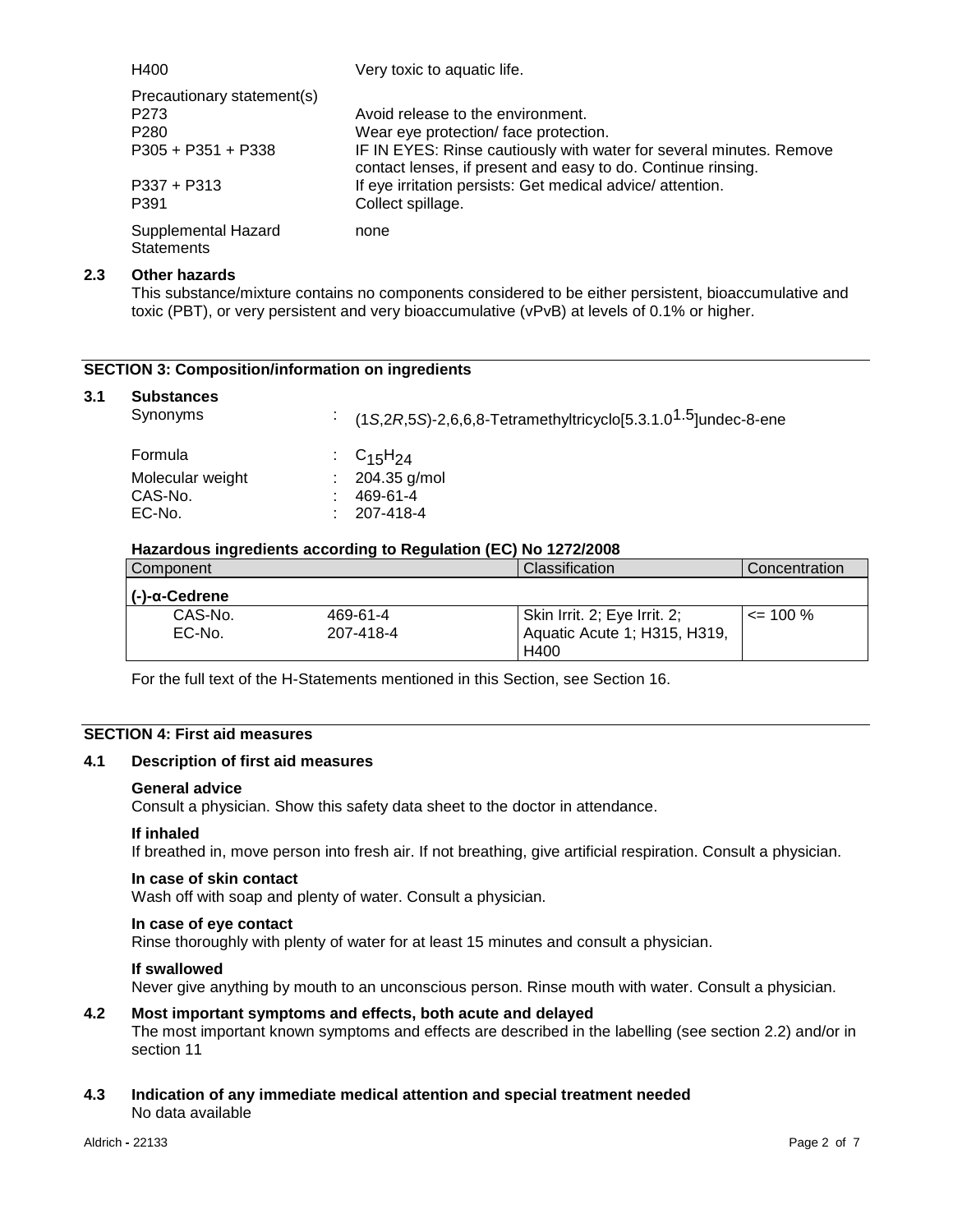# **SECTION 5: Firefighting measures**

#### **5.1 Extinguishing media**

#### **Suitable extinguishing media**

Use water spray, alcohol-resistant foam, dry chemical or carbon dioxide.

- **5.2 Special hazards arising from the substance or mixture** No data available
- **5.3 Advice for firefighters** Wear self-contained breathing apparatus for firefighting if necessary.
- **5.4 Further information** No data available

# **SECTION 6: Accidental release measures**

- **6.1 Personal precautions, protective equipment and emergency procedures** Use personal protective equipment. Avoid breathing vapours, mist or gas. Ensure adequate ventilation. Evacuate personnel to safe areas. For personal protection see section 8.
- **6.2 Environmental precautions** Prevent further leakage or spillage if safe to do so. Do not let product enter drains. Discharge into the environment must be avoided.
- **6.3 Methods and materials for containment and cleaning up** Soak up with inert absorbent material and dispose of as hazardous waste. Keep in suitable, closed containers for disposal.
- **6.4 Reference to other sections**

For disposal see section 13.

# **SECTION 7: Handling and storage**

# **7.1 Precautions for safe handling**

Avoid contact with skin and eyes. Avoid inhalation of vapour or mist. For precautions see section 2.2.

# **7.2 Conditions for safe storage, including any incompatibilities**

Store in cool place. Keep container tightly closed in a dry and well-ventilated place. Containers which are opened must be carefully resealed and kept upright to prevent leakage. Storage class (TRGS 510): Combustible liquids

**7.3 Specific end use(s)**

Apart from the uses mentioned in section 1.2 no other specific uses are stipulated

# **SECTION 8: Exposure controls/personal protection**

#### **8.1 Control parameters**

# **Components with workplace control parameters** Contains no substances with occupational exposure limit values.

# **8.2 Exposure controls**

#### **Appropriate engineering controls**

Handle in accordance with good industrial hygiene and safety practice. Wash hands before breaks and at the end of workday.

#### **Personal protective equipment**

#### **Eye/face protection**

Safety glasses with side-shields conforming to EN166 Use equipment for eye protection tested and approved under appropriate government standards such as NIOSH (US) or EN 166(EU).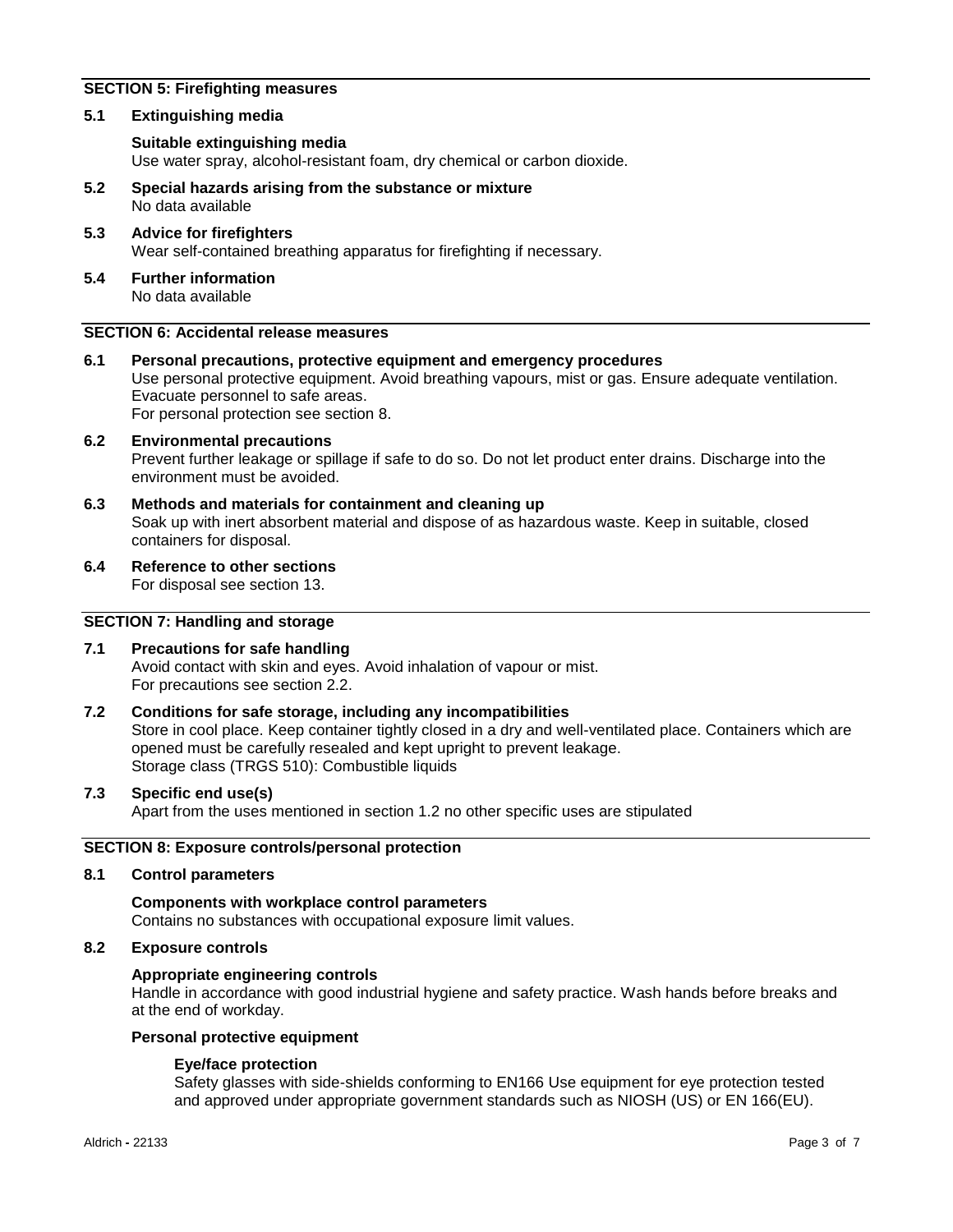#### **Skin protection**

Handle with gloves. Gloves must be inspected prior to use. Use proper glove removal technique (without touching glove's outer surface) to avoid skin contact with this product. Dispose of contaminated gloves after use in accordance with applicable laws and good laboratory practices. Wash and dry hands.

The selected protective gloves have to satisfy the specifications of EU Directive 89/686/EEC and the standard EN 374 derived from it.

Full contact Material: Nitrile rubber Minimum layer thickness: 0.4 mm Break through time: 480 min Material tested:Camatril® (KCL 730 / Aldrich Z677442, Size M)

Splash contact Material: Nature latex/chloroprene Minimum layer thickness: 0.6 mm Break through time: 30 min Material tested:Lapren® (KCL 706 / Aldrich Z677558, Size M)

data source: KCL GmbH, D-36124 Eichenzell, phone +49 (0)6659 87300, e-mail sales@kcl.de, test method: EN374

If used in solution, or mixed with other substances, and under conditions which differ from EN 374, contact the supplier of the CE approved gloves. This recommendation is advisory only and must be evaluated by an industrial hygienist and safety officer familiar with the specific situation of anticipated use by our customers. It should not be construed as offering an approval for any specific use scenario.

#### **Body Protection**

Impervious clothing, The type of protective equipment must be selected according to the concentration and amount of the dangerous substance at the specific workplace.

#### **Respiratory protection**

Where risk assessment shows air-purifying respirators are appropriate use a full-face respirator with multi-purpose combination (US) or type ABEK (EN 14387) respirator cartridges as a backup to engineering controls. If the respirator is the sole means of protection, use a full-face supplied air respirator. Use respirators and components tested and approved under appropriate government standards such as NIOSH (US) or CEN (EU).

#### **Control of environmental exposure**

Prevent further leakage or spillage if safe to do so. Do not let product enter drains. Discharge into the environment must be avoided.

#### **SECTION 9: Physical and chemical properties**

#### **9.1 Information on basic physical and chemical properties**

| a) | Appearance                                  | Form: clear, liquid<br>Colour: colourless, light yellow |
|----|---------------------------------------------|---------------------------------------------------------|
| b) | Odour                                       | No data available                                       |
| C) | <b>Odour Threshold</b>                      | No data available                                       |
| d) | рH                                          | No data available                                       |
| e) | Melting point/freezing<br>point             | No data available                                       |
| f) | Initial boiling point and<br>boiling range  | $261 - 262 °C$                                          |
| g) | Flash point                                 | 104 °C - closed cup                                     |
| h) | Evaporation rate                            | No data available                                       |
| i) | Flammability (solid, gas) No data available |                                                         |
|    |                                             |                                                         |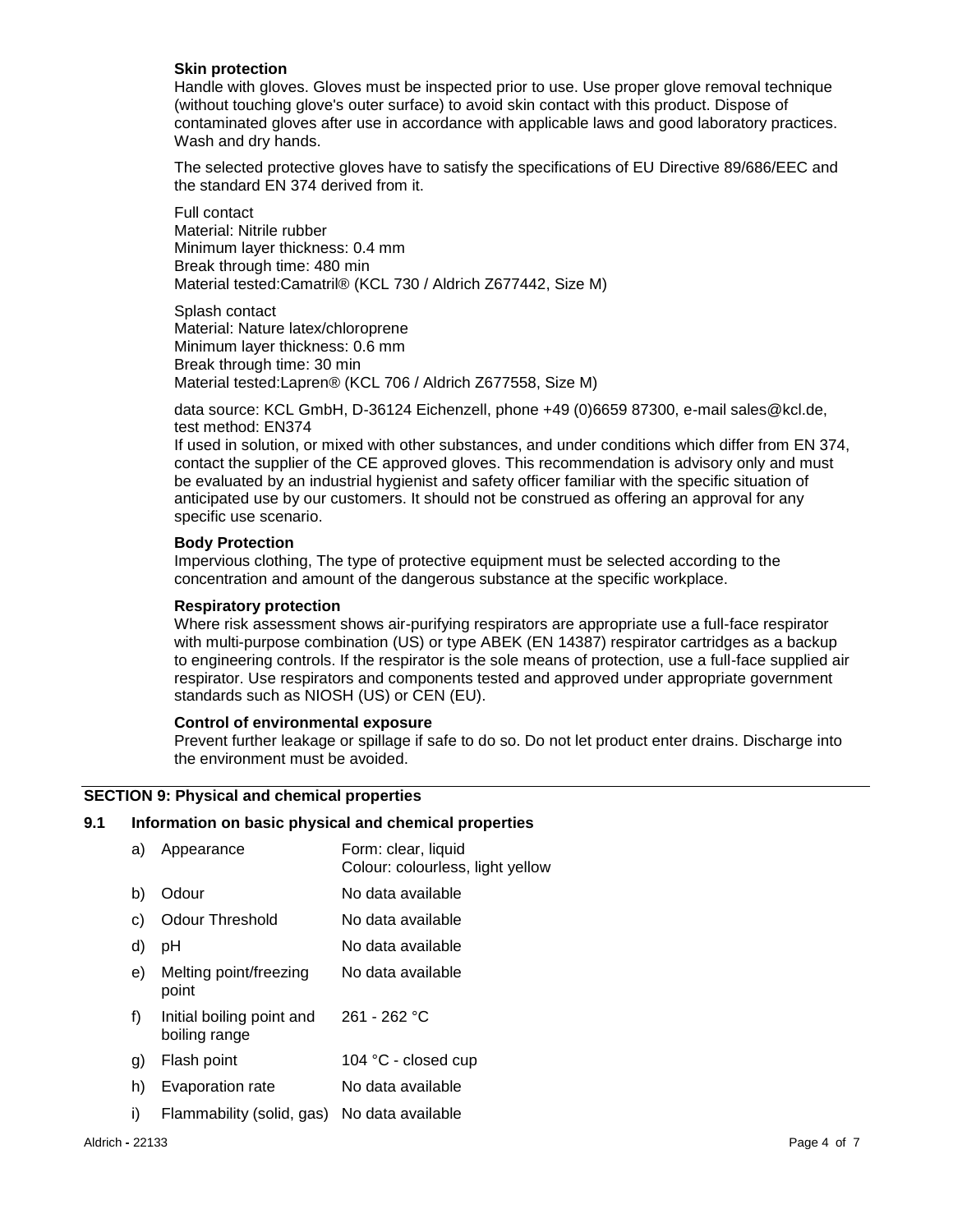|      | j)                                                                                                                                                                                                                   | Upper/lower<br>flammability or<br>explosive limits                                  | No data available   |
|------|----------------------------------------------------------------------------------------------------------------------------------------------------------------------------------------------------------------------|-------------------------------------------------------------------------------------|---------------------|
|      | k)                                                                                                                                                                                                                   | Vapour pressure                                                                     | No data available   |
|      | $\vert$                                                                                                                                                                                                              | Vapour density                                                                      | No data available   |
|      |                                                                                                                                                                                                                      | m) Relative density                                                                 | 0.932 g/mL at 20 °C |
|      | n)                                                                                                                                                                                                                   | Water solubility                                                                    | No data available   |
|      | O)                                                                                                                                                                                                                   | Partition coefficient: n-<br>octanol/water                                          | No data available   |
|      | p)                                                                                                                                                                                                                   | Auto-ignition<br>temperature                                                        | No data available   |
|      | q)                                                                                                                                                                                                                   | Decomposition<br>temperature                                                        | No data available   |
|      | r)                                                                                                                                                                                                                   | Viscosity                                                                           | No data available   |
|      | s)                                                                                                                                                                                                                   | <b>Explosive properties</b>                                                         | No data available   |
|      | t)                                                                                                                                                                                                                   | Oxidizing properties                                                                | No data available   |
| 9.2  | Other safety information<br>No data available                                                                                                                                                                        |                                                                                     |                     |
|      |                                                                                                                                                                                                                      | <b>SECTION 10: Stability and reactivity</b>                                         |                     |
| 10.1 | <b>Reactivity</b><br>No data available                                                                                                                                                                               |                                                                                     |                     |
| 10.2 | <b>Chemical stability</b><br>Stable under recommended storage conditions.                                                                                                                                            |                                                                                     |                     |
| 10.3 | <b>Possibility of hazardous reactions</b><br>No data available                                                                                                                                                       |                                                                                     |                     |
| 10.4 | <b>Conditions to avoid</b><br>No data available                                                                                                                                                                      |                                                                                     |                     |
| 10.5 | Incompatible materials<br>No data available                                                                                                                                                                          |                                                                                     |                     |
| 10.6 | <b>Hazardous decomposition products</b><br>Hazardous decomposition products formed under fire conditions. - Carbon oxides<br>Other decomposition products - No data available<br>In the event of fire: see section 5 |                                                                                     |                     |
|      |                                                                                                                                                                                                                      | <b>SECTION 11: Toxicological information</b>                                        |                     |
| 11.1 | Information on toxicological effects                                                                                                                                                                                 |                                                                                     |                     |
|      | <b>Acute toxicity</b><br>No data available                                                                                                                                                                           |                                                                                     |                     |
|      |                                                                                                                                                                                                                      | <b>Skin corrosion/irritation</b><br>Skin - Rabbit<br><b>Result: Skin irritation</b> |                     |
|      |                                                                                                                                                                                                                      | Serious eye damage/eye irritation<br>No data available                              |                     |
|      |                                                                                                                                                                                                                      | <b>Respiratory or skin sensitisation</b>                                            |                     |

No data available

Aldrich **-** 22133 Page 5 of 7 **Germ cell mutagenicity** No data available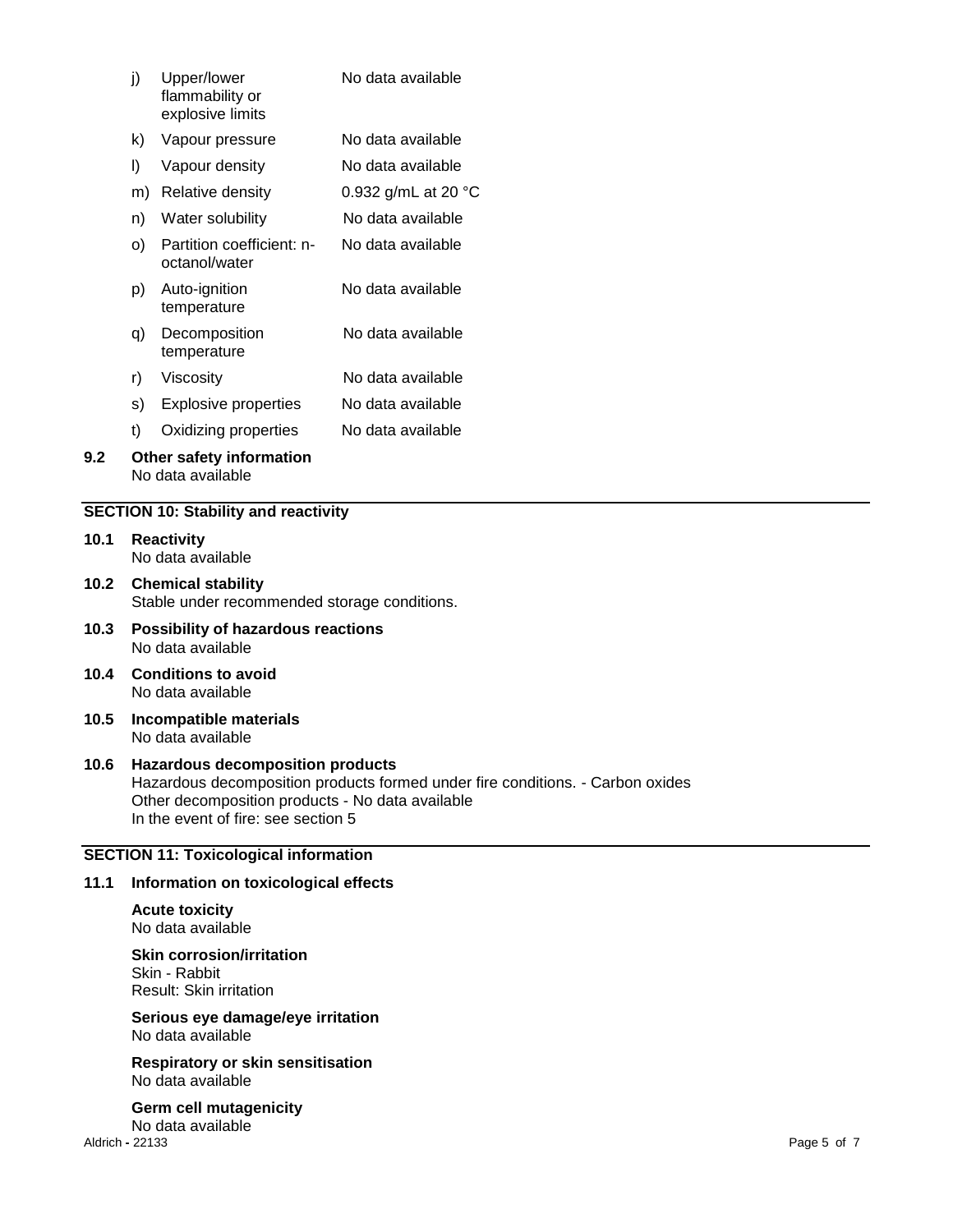#### **Carcinogenicity**

IARC: No component of this product present at levels greater than or equal to 0.1% is identified as probable, possible or confirmed human carcinogen by IARC.

> No component of this product present at levels greater than or equal to 0.1% is identified as probable, possible or confirmed human carcinogen by IARC.

#### **Reproductive toxicity**

No data available

**Specific target organ toxicity - single exposure** No data available

**Specific target organ toxicity - repeated exposure** No data available

**Aspiration hazard** No data available

**Additional Information** RTECS: PB7725000

# **SECTION 12: Ecological information**

#### **12.1 Toxicity**

Toxicity to daphnia and other aquatic invertebrates EC50 - Daphnia pulex (Water flea) - 0.044 mg/l - 48 h

- **12.2 Persistence and degradability** No data available
- **12.3 Bioaccumulative potential** No data available
- **12.4 Mobility in soil** No data available

# **12.5 Results of PBT and vPvB assessment**

This substance/mixture contains no components considered to be either persistent, bioaccumulative and toxic (PBT), or very persistent and very bioaccumulative (vPvB) at levels of 0.1% or higher.

#### **12.6 Other adverse effects**

Very toxic to aquatic life.

Avoid release to the environment.

# **SECTION 13: Disposal considerations**

#### **13.1 Waste treatment methods**

#### **Product**

Offer surplus and non-recyclable solutions to a licensed disposal company.

#### **Contaminated packaging**

Dispose of as unused product.

# **SECTION 14: Transport information**

**14.1 UN number**

ADR/RID: 3082 IMDG: 3082 IATA: 3082

# **14.2 UN proper shipping name**

ADR/RID: ENVIRONMENTALLY HAZARDOUS SUBSTANCE, LIQUID, N.O.S. ((-)-α-Cedrene) IMDG: ENVIRONMENTALLY HAZARDOUS SUBSTANCE, LIQUID, N.O.S. ((-)-α-Cedrene) IATA: Environmentally hazardous substance, liquid, n.o.s. ((-)-α-Cedrene)